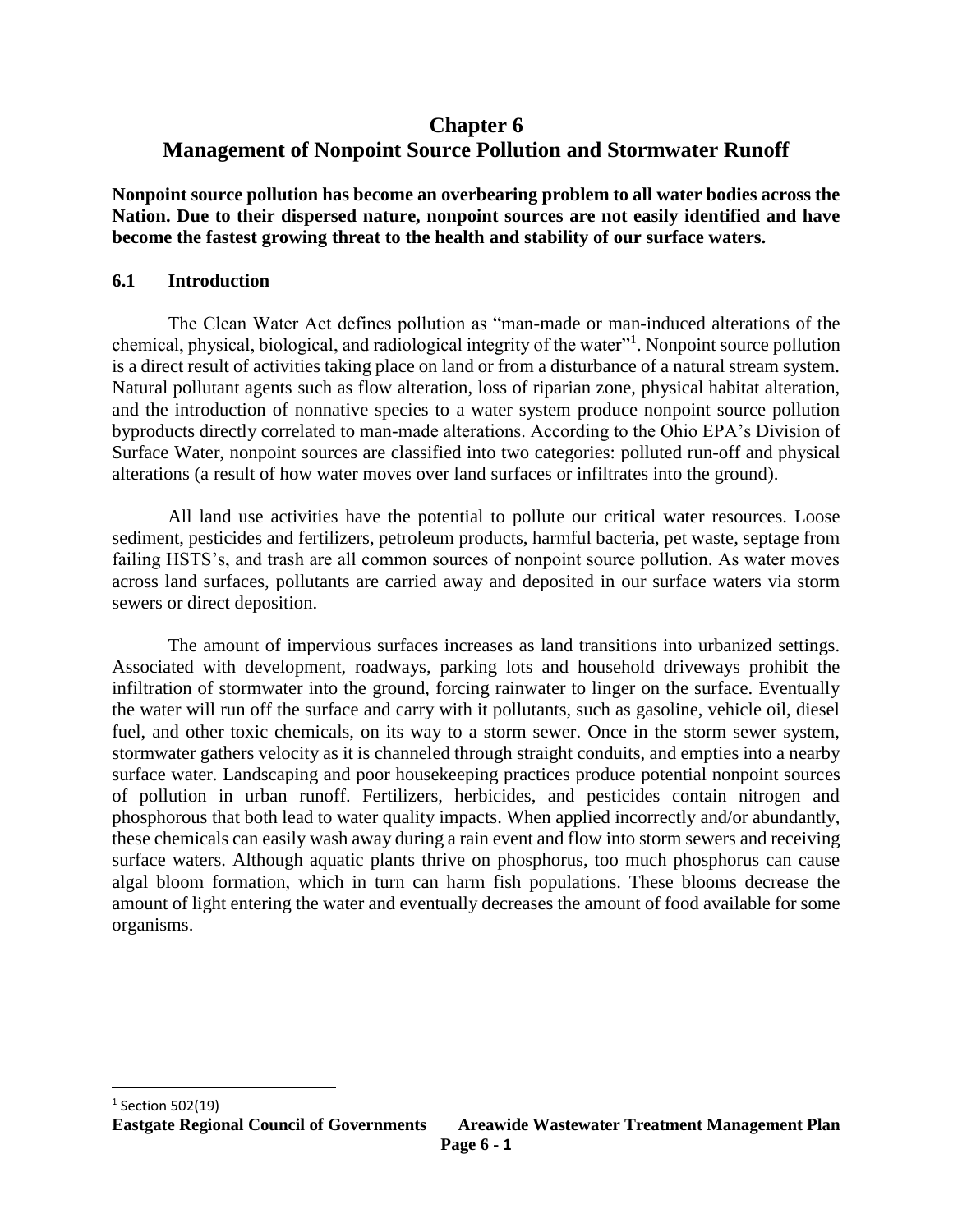Agricultural practices are not exempt from falling under the nonpoint source pollution category. Historically, the agricultural community has been cited as a leading contributor of sediment, nutrients, and chemicals (fertilizers and pesticides) in surface waters. Unrestricted livestock access to streams has forced stream banks to erode, adding extra sediment to streams. Land application of manure and the use of pesticides, fertilizers, and herbicides, when carried away by water, add excess nutrients and organics that impact surface water quality. However, with better conservation practices in place, their contribution has moderately decreased.

The lack of adequate erosion control measures at construction sites also increases the amount of sediment entering our surface waters. Because soil is exposed during the stages of development, it is easily carried away during a rain event, collecting other pollutants on its way to a storm sewer system. Increasing the sediment load into water systems is proven to be detrimental to the aquatic ecosystems. When sediment is suspended in water, it prohibits light penetration, thus impairing photosynthesis, modifies oxygen demands, and reduces the food supply for many organisms. As sediment settles, it destroys fish populations by covering spawning beds, and increases the potential for flooding by reducing a water body's holding capacity.

# **6.3 Policy Implementations**

Two laws exist to aid in controlling runoff: one focusing on point source pollution and the second focusing on nonpoint sources. Under the Clean Water Act's (CWA) National Pollution Discharge Elimination System (NPDES) Program, stormwater runoff and point sources are addressed. Meanwhile, nonpoint source programs are covered under Section 319 of the CWA. According to the Ohio EPA, the "Total Maximum Daily Load (TMDL) Program focuses on identifying and restoring polluted rivers, streams, lakes, and other surface waterbodies".

# **6.3.1 NPDES Program**

The Clean Water Act (CWA) of 1972 was established to enforce regulations under the Federal Water Pollution Control Act of 1948. The CWA was written with the intent to "restore and maintain the chemical, physical, and biological integrity of our nation's waters<sup>3</sup><sup>3</sup> by achieving two goals<sup>4</sup>:

- to eliminate the discharge of pollutants into surface waters; and
- to achieve a level of water quality that allots the protection and propagation of fish, shellfish, and wildlife and for recreation in and on the water

The CWA also contains a national policy measure that states the "discharge of toxic pollutants in toxic amounts" is prohibited<sup>5</sup>.

The CWA's original intent was to combat industrial and municipal waste discharging into surface waters. The Act prohibits any discharge of pollutants into waters of the United States, unless authorized by an NPDES permit. The NPDES program tracks point sources, monitors discharges from permitted sources, and minimizes the amount of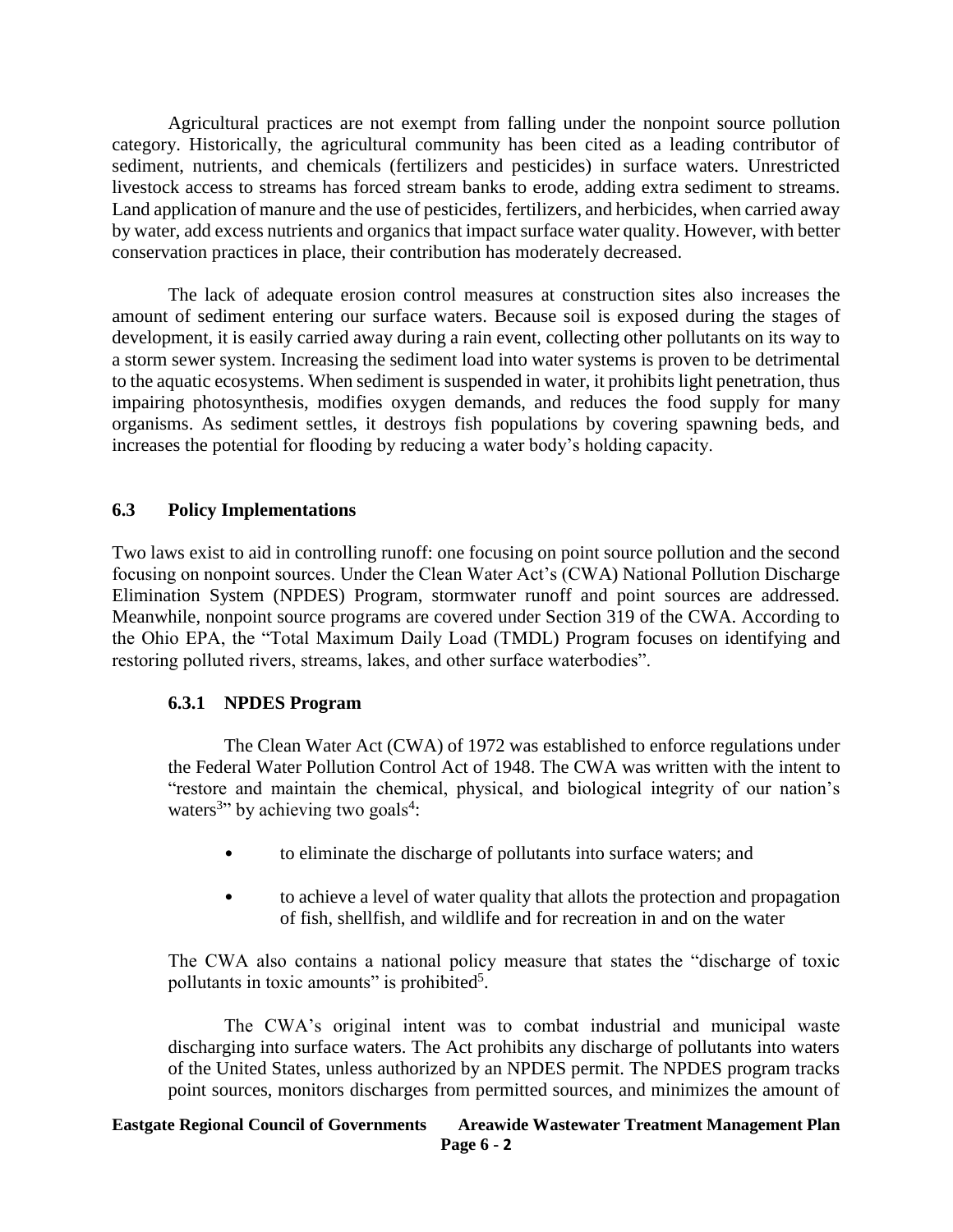pollutants discharged. However, as pollution measures were implemented and redefined, newer, more diffuse sources of water pollution were emerging and causing significant water quality impairments. Stormwater runoff, in connection with urban land use practices and construction site activity, and agricultural practices have been identified as the new causes of water quality impairments.

In 1987, the CWA was amended by Congress to establish regulations and issue permits for addressing non-agricultural stormwater discharges. The amendment created a phased implementation strategy for the NPDES Permit. In 1990, Phase I of the plan was activated, followed by Phase II in 2002.

# **6.3.2 Phase I**

Phase I of the two-phase strategy was established in 1990 and depends on the NPDES permit coverage to address storm water runoff from:

- Medium or Large Municipal Separate Storm Sewer Systems (MS4s) serving a population of 100,000 or more;
- Construction activity disturbing 5 acres of land or more; and
- Ten categories of industrial activity listed in 40 CFR Subpart 122.26(b)  $(14)$ .

Phase I entities are required to obtain an NPDES stormwater permit and implement stormwater pollution prevention measures or management programs that efficiently reduce or prevent the discharge of pollutants to surface waters. Under Phase I, Best Management Practices (BMPs) are encouraged to help achieve site-specific NPDES requirements.

# **6.3.3 NPDES Phase II**

The second phase of the stormwater water regulation expanded Phase I to require small sized MS4s in urbanized areas as well as construction site operators to apply for NPDES permitting. Phase II was designed to create programs and practices to curb stormwater runoff. The phase covers two classes of stormwater dischargers:

- Operators of small MS4s located in "urbanized areas" as defined by the Bureau of Census; and
- Operators of construction sites that disturb 1-5 acres of land.

In addition, the following federal, state, local, and tribal agencies are regulated under this phase:

- US Department of Defense;
- State Hospitals;
- State Prisons;
- State Departments of Transportation (not previously covered under Phase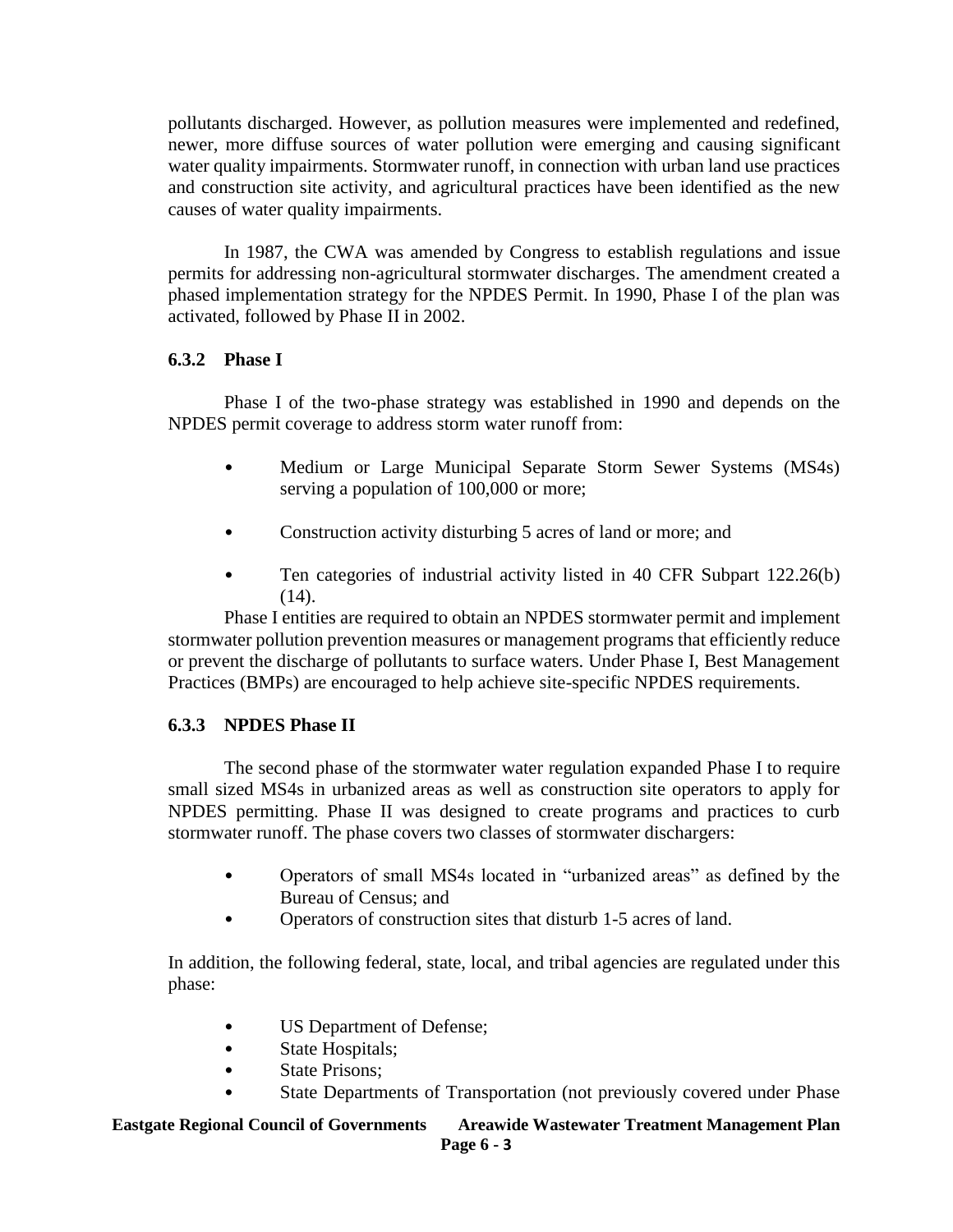$\Gamma$ :

- Universities; and
- Tribal Areas identified as a small MS4owner/operator.

Phase II of the program was finalized in December 1999 and the Ohio EPA passed the final permit requirements to meet the Phase II rule in December 2002. Under the finalized phase, the following 6 minimum control measures must be addressed as requirements of the program:

- Public Education and Outreach;
- Public Involvement and Public Participation/Involvement;
- Illicit Discharge Detection and Elimination;
- Construction Site Runoff Control;
- Post- Construction Runoff Control: and
- Pollution Prevention/Good Housekeeping.

Many of the communities in the Eastgate Planning Area implement Stormwater Management Plans (SWMPs) to fulfill their Phase II requirements. **Table 6-1** summarizes the entities within Mahoning and Trumbull Counties having SWMPs, with both counties having regional programs in place that include joint permittees.

| <b>Mahoning County</b>    | <b>Trumbull County</b>   |
|---------------------------|--------------------------|
| Mahoning County*          | Trumbull County**        |
| Austintown Township*      | Bazetta Township**       |
| Beaver Township*          | Brookfield Township**    |
| Boardman Township*        | Champion Township**      |
| Canfield Township*        | Howland Township**       |
| Coitsville Township*      | Hubbard Township**       |
| Poland Township*          | Liberty Township**       |
| Springfield Township*     | Newtown Township**       |
| Mill Creek MetroPark*     | Vienna Township**        |
| City of Struthers         | Warren Township**        |
| City of Campbell          | Weathersfield Township** |
| City of Canfield          | City of Cortland**       |
| Village of New Middletown | City of Girard**         |
| Village of Poland         | City of Hubbard**        |
|                           | City of Newton Falls**   |
|                           | Village of McDonald**    |
|                           | City of Niles**          |
|                           | City of Warren           |

Table 6-1: Phase II Stormwater Regulated Entities

\* Joint, regional plan with the Mahoning County Engineers Office as the lead role.

\*\* Joint, regional plan with Trumbull County with Trumbull County Soil and Water implementation.

Under the State of Ohio's Phase II regulations, operators of construction sites are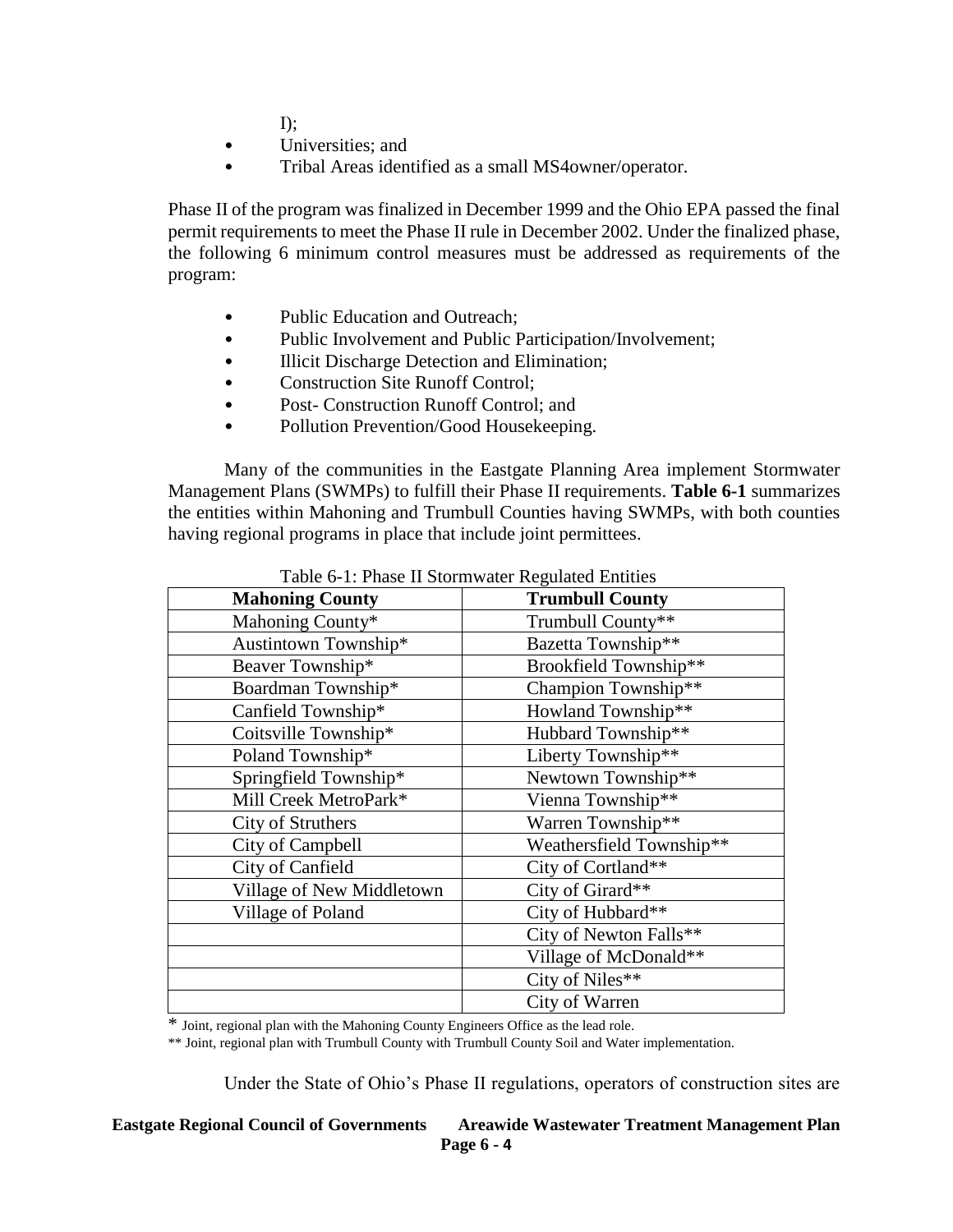required to implement site BMPs as required by the Ohio EPA General Permit for Storm Water Discharges Associated with Construction Activity. In addition, Phase II designated communities are required to adopt a local ordinance or regulatory mechanism as stringent or more stringent than OEPA requirements addressing storm water runoff from earth disturbing construction projects resulting in the disturbance of one or more acres of land. The Boards of Commissioners in Mahoning and Trumbull Counties, by the authority given under O.R.C 307.79, as modified by H.B. 411, adopted Erosion and Sediment Control Rules applicable to the entire unincorporated area of each county. Administration of the Rules was assigned to the County Engineers office in Mahoning County and the Soil and Water Conservation District Office in Trumbull County. Subsequently, each zoned, Phase II designated township began adopting local zoning legislation requiring compliance with the Rules prior to the issuance of a zoning permit.

An Erosion and Sediment Control (E&SC) Manual is a tool created by counties and utilized to assist developers with compliance in storm water management regulations at construction sites. The purpose of an E&SC manual is to provide detailed and supportive information and examples allowing developers, designers, contractors, builders, and planners the appropriate information necessary to address state and local requirements for construction site runoff and post-construction stormwater management. BMPs are a component of an E&SC and must be discussed thoroughly (standards and specifications) and submitted with a construction site E&SC plan. A BMP's goal is to prevent the discharge of pollutants into a surface water. In addition, the Ohio Department of Natural Resources Division of Soil and Water created the 2006 edition of the Rainwater and Land Development Manual as a guide for BMP selection and preparation of E&SC plans.

The Illicit Discharge Detection and Elimination minimum control measure is central and interrelated and a component of the other five. This control measure requires regulated communities develop a storm sewer system map detailing the locations of MS4 discharges into natural drainageways or "waters of the state". In addition, communities must provide a map and a list by address of residences operating a home sewage treatment system that discharges to the MS4 otherwise referred to as off-lot septic systems. Communities are required to adopt ordinances prohibiting non-storm water discharges to their MS4. However, many communities such as county and township government lack the legal authority to adopt such regulations. Therefore, in Mahoning and Trumbull Counties, a protocol has been established utilizing existing authority given by the state legislature. Discharge of septic or grey water from HSTS's is currently enforced under ORC 3745, 3701.352 and OAC 3701-29, illicit plumbing connections are enforceable under 4104.41, 4104.43 and Chapter 6 of the Ohio Plumbing Code, litter is enforceable under ORC 3767, solid waste and open dumping by ORC 3734 and OAC 3745 and spills by ORC 745 and ORC 6111. Finally, as mentioned above, sediment discharge is regulated under ORC 307.79 for the unincorporated area of the counties.

MS4 outfalls must be mapped and observed for flow. Each outfall location must be observed once throughout the permit term in a dry weather screening process following 72 hours without a rain event. Flows composed entirely of storm water such as sump pump discharge or infiltration into the storm sewer system are possible during such an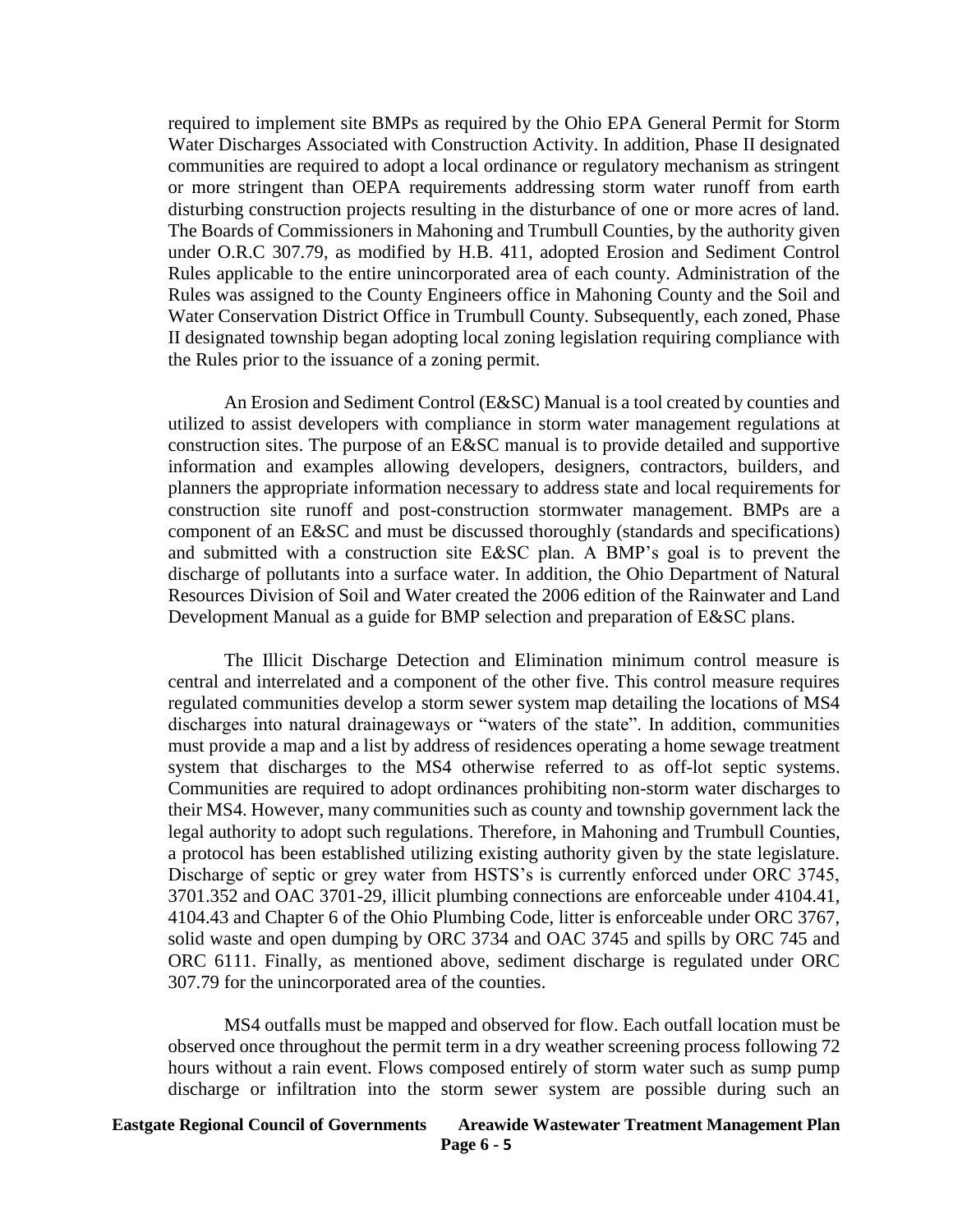observation. Sampling of flows is not required by the permit but will be performed in potential enforcement cases.

The Ohio Agricultural Pollution Abatement Rules, passed by the legislature in 1979, handles nonpoint source sediment pollution from agricultural communities. Additionally, the 1987 Water Quality Act exempted nonpoint source pollutants from agricultural activities, (i.e. runoff from orchards, cultivated crops, pastures, and range lands) from storm water regulations. The Chief of the Ohio Department of Natural Resources (ODNR) Division of Soil and Water Conservation is responsible for handling the agricultural community's. Through an agreement with local Soil and Water Conservation Districts WCD), the local District's Board of Supervisors can address agricultural nonpoint source pollution complaints from landowners.

Due to the fact the Ohio EPA is empowered to regulate urban stormwater, the agricultural communities in our region work with the Mahoning County Soil and Water Conservation District and the Trumbull Soil and Water Conservation District (respectively)to address and manage sediment and nutrient issues through various BMPs. Several BMPs encouraged include conservation tillage, contour strip cropping, the establishment of buffer or filter strips along streams, and exclusionary fencing for livestock. Numerous governmental programs, such as the Ohio EPA's 319 Grant and funds from the U.S. Department of Agriculture, are accessible to help farmers design and pay for BMPs that prevent and control nonpoint source pollution on their lands.

# **6.4 Ohio Nonpoint Source Pollution Control Program**

Controlling nonpoint source pollution is typically addressed by voluntary actions. The Ohio EPA developed a Nonpoint Source Management Plan that was adopted by the US EPA in June of 2014. The plan provides goals, guidance and activities to help reduce the impacts of nonpoint source pollution such as hydromodification, habitat alteration, polluted runoff, and provides suggestions for invasive species management and innovative storm water management practices. A copy of the plan can be found at the following link, [http://www.epa.state.oh.us/dsw/nps/index.](http://www.epa.state.oh.us/dsw/nps/index) Management measures listed in the plan are eligible for Ohio EPA grant monies as well as other state and/or federal programs.

#### **6.4.1 Total Maximum Daily Load (TMDL)**

Established under the CWA's Section 303(d), the TMDL program emphasizes identifying and restoring polluted rivers, streams, lakes, and other surfaces waters. A TMDL is a "written, quantitative assessment of water quality problems in a waterbody and contributing sources of pollution"6. It specifies the amount a pollutant needs to be reduced to meet water quality standards (WQS), allocates pollutant load reductions, and provides the basis for taking actions needed to restore a waterbody. The TMDL Program is a watershed approach to quantifying and reducing point and nonpoint sources of pollution in impaired surface waters. The program builds on current "monitoring, modeling, permitting, and grant programs and works"7 within their "five-year monitoring strategy"<sup>8</sup>.

Ohio is required to submit a list of prioritized impaired waters to the U.S. EPA for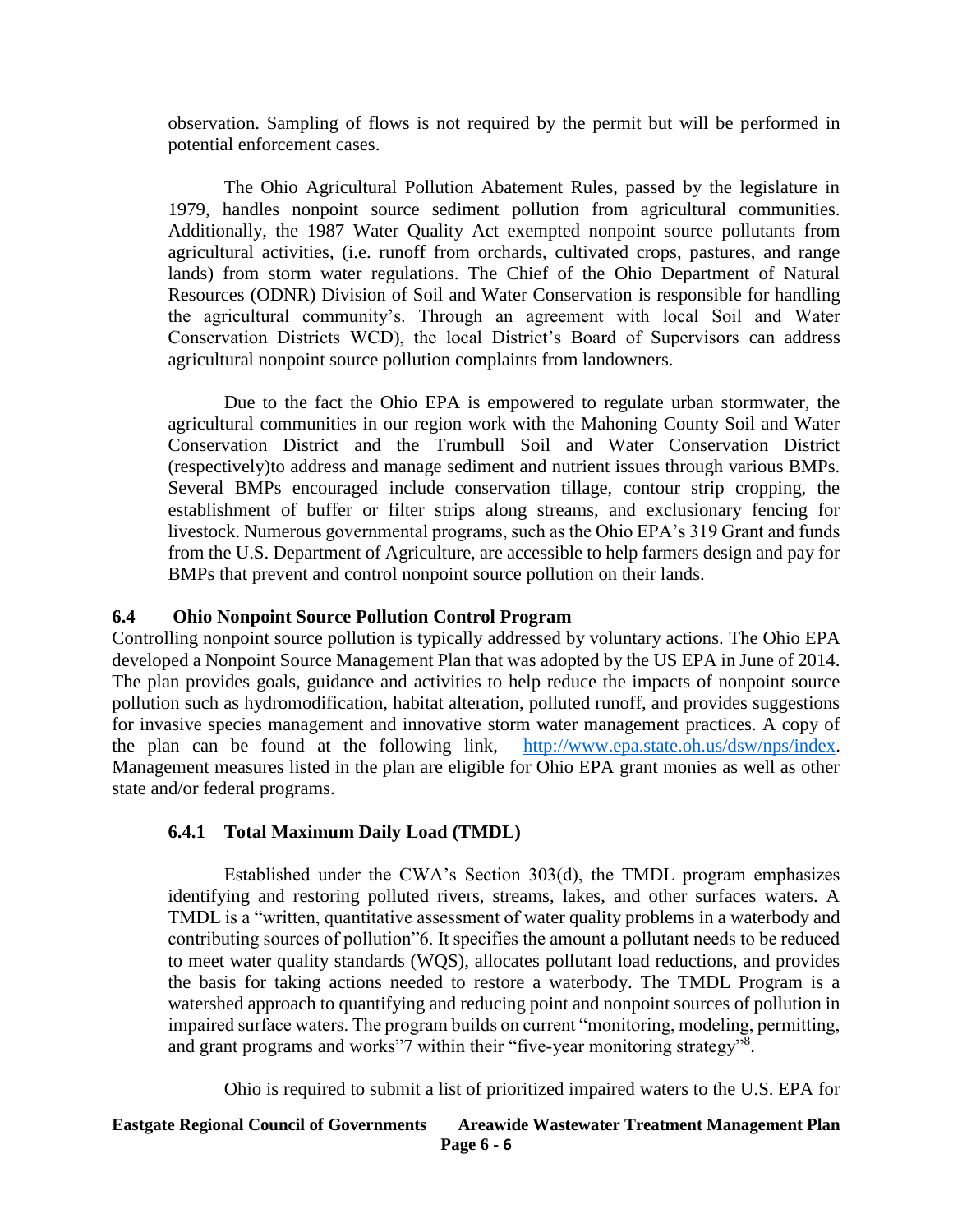approval. This list identifies the waters in Ohio that are currently impaired and require TMDL development to achieve Ohio's water quality standards. Based on information provided in the Ohio EPA's 2006 303(d) List of Impaired Waters, the following surface waters are scheduled for field monitoring and projected TMDL reporting:

- Upper Mahoning River: 2006-2007 (field survey), 2011 (TMDL report);
- Lower Mahoning River: 2013-2014 (field survey), 2015 (TMDL report);
- Upper Grand River (headwaters to upstream Rock Creek): 2007 (field monitoring), 2013 (TMDL report);
- Pymatuning River: 2008-2009 (field survey), "In preparation" (TMDL Report)
- The Mahoning River Watershed has a fecal coliform TMDL report that was approved by the US EPA in 2005.

## **6.4.2 CWA Section 319**

 $\overline{\phantom{a}}$ 

The CWA was amended in 1987 to include Section 319, which established a Nonpoint Source (NPS) Management Program that recognized the need for greater leadership to focus on State and local NPS efforts. Section 319 enables states to receive grant money to support a variety of activities such as providing technical and financial assistance, education, training, technology transfer, demonstration projects, and monitoring to assess the success of specific nonpoint source implementation projects.

The Ohio EPA is the designated water quality agency in Ohio and is responsible, through the Division of Surface Water, for administering the 319 Grant Program. Since 1990, Ohio EPA has annually applied for, received and distributed 319 Grant funds to correct water quality impairments to Ohio's surface and groundwater resources caused by nonpoint sources. Education, public participation, and implementation based on innovation, cost-sharing and voluntary compliance with locally developed 9-Element Nonpoint Source Implementation Strategy (NPS-IS) Plans are the focal point of the Ohio 319 Grant Program.

#### **6.4.3 Water Pollution Control Loan Fund (WPCLF)**

The WPCLF program is administered through the Ohio EPA and provides financial and technical assistance to public or private entities for planning, design, and construction of projects to protect or improve water quality. The program is a revolving fund, operating in perpetuity, providing low interest rate loans and other forms of assistance. The mission of the WPCLF program is "*To benefit Ohio's water resources and public health by providing lower cost financing, economic incentives, and project assistance for public and private organizations and individuals"<sup>2</sup> .* WPCLF funds can be used for wastewater collection and treatment (including HSTSs via the local health departments), storm water activities, and nonpoint source water pollution projects. The program provides specialized

<sup>&</sup>lt;sup>2</sup> Ohio EPA's Water Pollution Control Loan Fund: 2018 Draft Program Management Plan, p.5.

**Eastgate Regional Council of Governments Areawide Wastewater Treatment Management Plan**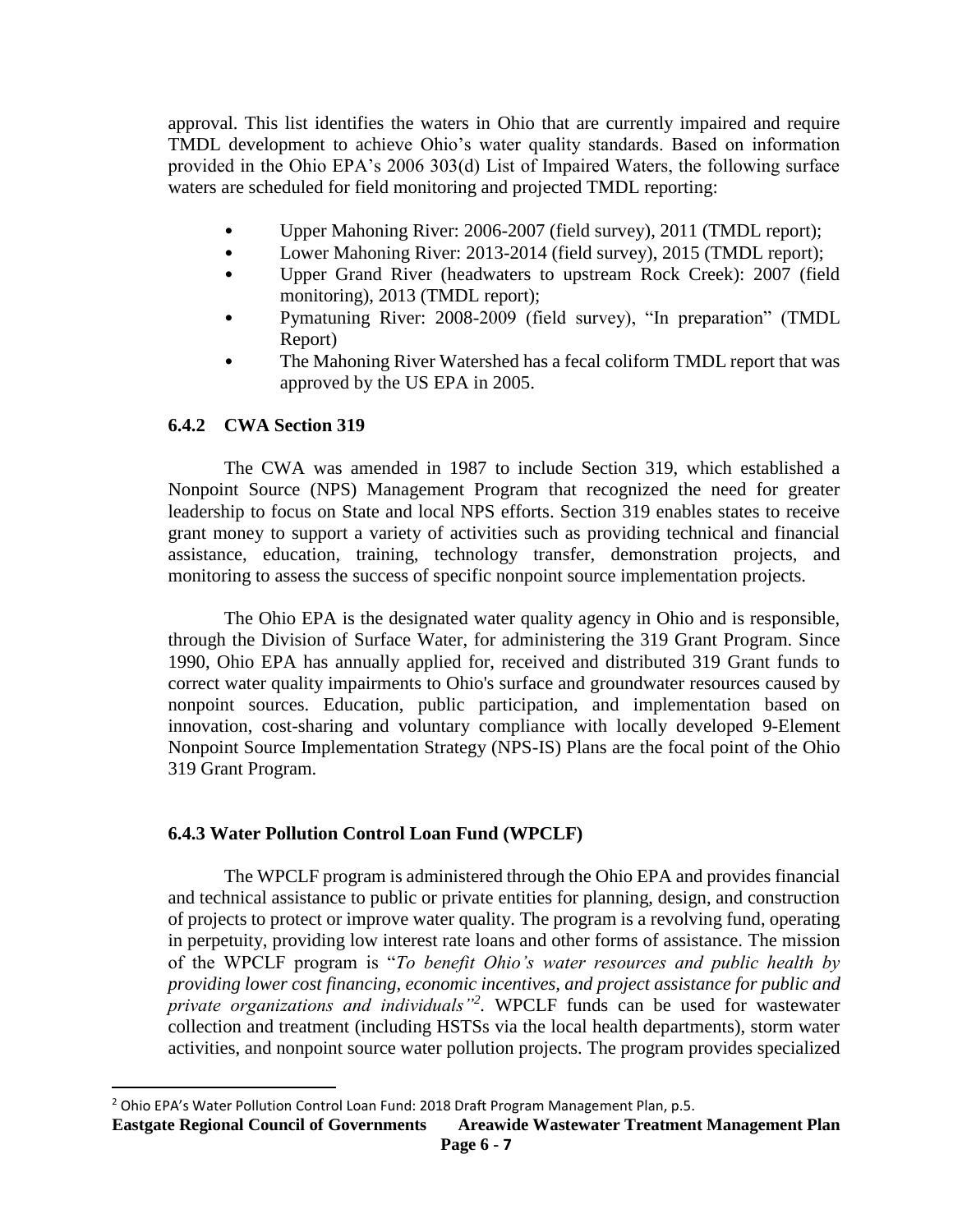services to small and hardship communities.

Examples of projects that can be funded through WPCLF include<sup>3</sup>:

- Publicly-owned wastewater treatment plant and sanitary sewer system construction projects, combined sewer overflow controls, sewer system rehabilitation, and infiltration/inflow correction;
- Publicly-owned septage receiving facilities, brownfields, landfill closure or remediation, septic system improvements, urban storm water runoff, stream corridor restoration, forestry best management practices (BMPs), development BMPs, agricultural runoff controls, source water/well head protection, "green" infrastructure, and other nonpoint source pollution control projects as allowed under the Clean Water Act.

# **6.4.4 Water Resource Restoration Sponsorship Program (WRRSP)**

The WRRSP program is a part of WPCLF used to address a limited and underassisted categories of water resource needs in Ohio through direct WPCLF Loans<sup>4</sup>. The goal of the program is to "counter the loss of ecological function and biological diversity that jeopardize the health of Ohio's water resources" by "providing funds, through WPCLF loans, to finance the implementation of projects that protect or restore water resources, by ensuring either maintenance or attainment of General Warmwater Habitat or higher designated aquatic life uses under Ohio Water Quality Standards"<sup>5</sup>. Activities fundable under WRRSP must focus on biological habitat issues and can range from preservation/protection of stream/aquatic habitat to intensive repair and recovery of such impaired habitats<sup>6</sup>. Entities applying for WPCLF monies receive a discounted loan interest rate should they identify and sponsor a WRRSP project.

# **6.4.5 Environmental Quality Incentives Program (EQIP)**

The Natural Resources Conservation Service (NRCS) offers the EQIP program to agriculture producers, on a voluntary basis, who wish to invest in natural resource conservation solutions that can improve and protect air and water quality, and lead to healthier soil and wildlife habitat. NRCS provides agricultural producers financial, cost sharing and one-on-one assistance to plan and implement conservation BMPs such as livestock exclusionary fencing, prescribed grazing, cover crops, nutrient management, and irrigation.

The EQIP program begins with an agricultural conservation plan, developed with the help of NRCS. Moving forward, the conservation plan provides guidance for which conservation practices best meet the producers' needs. NRCS offers approximately 200 practices to utilize, depending upon specific land needs. All practices are geared towards

5 Ibid.,

 $\overline{a}$ 

 $3$  Ibid, p.2.

<sup>4</sup> Ibid, p. L-1.

<sup>6</sup> Ibid.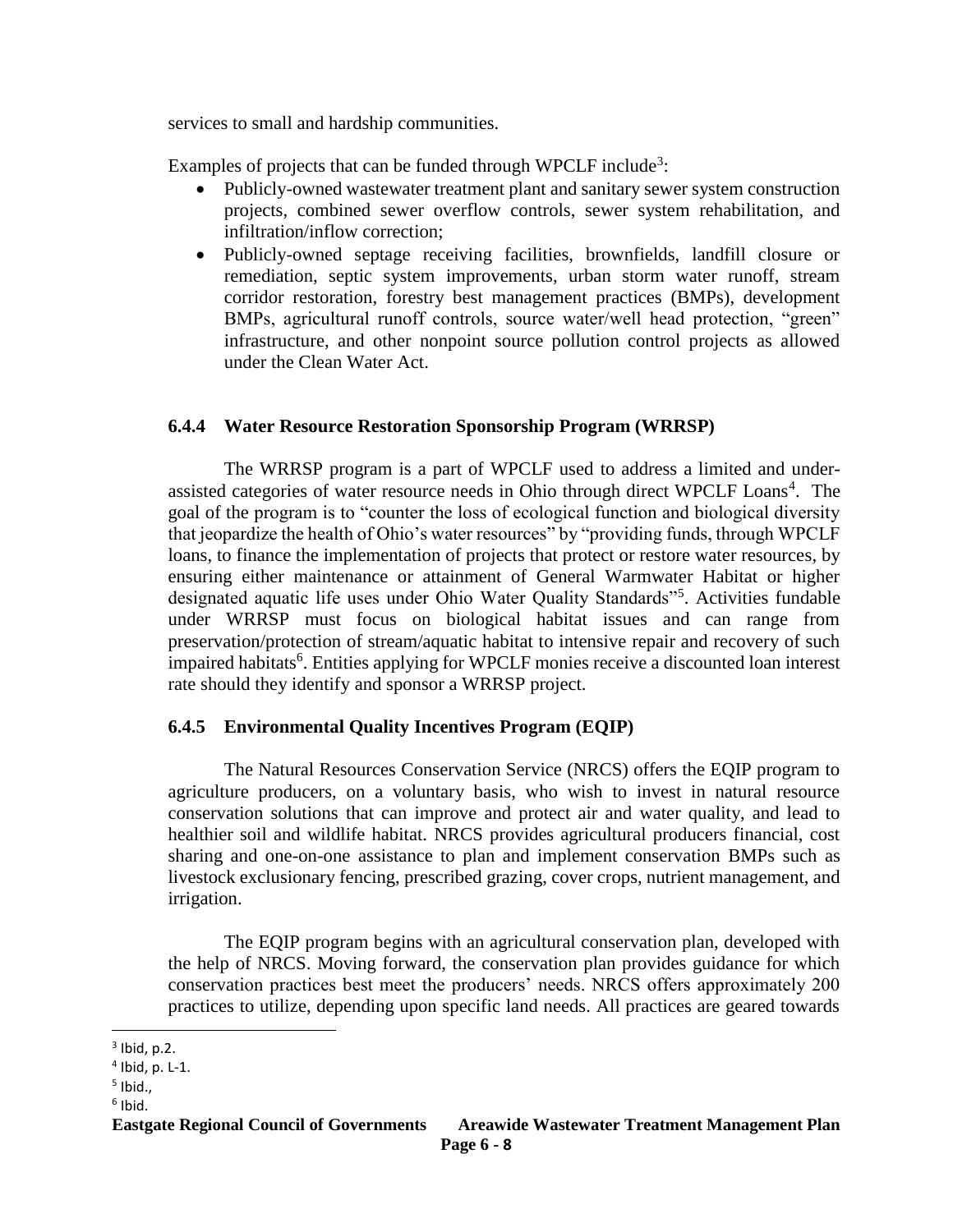providing a wide range of conservation methods for working farms, ranches, and forest managers. Local NRCS field offices have technical resource guides specific to the geographic area for which they are prepared. A list of NFRCS approved conservation practices can be found at the following link, [https://www.nrcs.usda.gov/wps/portal/nrcs/detailfull/national/technical/cp/ncps/?cid=nrcs](https://www.nrcs.usda.gov/wps/portal/nrcs/detailfull/national/technical/cp/ncps/?cid=nrcs143_026849) [143\\_026849.](https://www.nrcs.usda.gov/wps/portal/nrcs/detailfull/national/technical/cp/ncps/?cid=nrcs143_026849)

### **6.5 Regional Policy Recommendations**

Several nonpoint source management programs were identified for implementation and continuation by local and county agencies in the Eastgate planning area. Recommendations for this chapter echo those found within other chapters of the AWQMP and reinforce action items found within the region's watershed action plans and 9 Element NPS-IS plans.

**Recommendation 6-1: Both counties and their zoned communities are encouraged to adopt and implement riparian setbacks on all streams, rivers, and their tributaries. Because flowing water does not follow political boundaries, it is important for communities that share a common water course work together to create uniform language. Uniform Language will help prevent downstream flooding and ensure the health of the entire watershed.**

Riparian setbacks have been identified as non-structural BMPs in the SWMPs. When the NPDES Phase II regulations were finalized in December of 1999, 6 minimum control measures were required, of which "postconstruction runoff control" measures were identified. Section 3.2.5.2.3.1 of both county's Phase II, SWMPs, require "policies or ordinances that provide requirements and standards to direct growth to identified areas, protect sensitive areas such as wetlands and riparian areas, maintain and/or increase open space (including dedicated funding source for open space acquisition), provide buffers along sensitive water bodies, minimize impervious surfaces, and minimize disturbance of soil and vegetation". Riparian setbacks are just one tool utilized to fulfill this requirement.

The purpose of a riparian setback ordinance is twofold. When properly applied, a setback protects the health, safety, and welfare of residents, prevents property damage or loss due to flooding and erosion, and protects the water quality of the creeks, streams, and rivers within a watershed system. The second purpose of riparian setback ordinances is not to make lots unbuildable, but to regulate uses of riparian areas and limit development within specific distances of streams. By creating setbacks, the riparian area can naturally slow stormwater, store this water, and release it over time, thus providing cost effective flood and erosion control and water quality protection.

Educational programs and workshops are a crucial component to making riparian setbacks acceptable to officials and residents. Many misconceptions regarding the ordinance are common. Township officials and residents need to be assured that riparian setbacks are designed with the landowner as well as the environment in mind.

**Recommendation 6-2: Developing communities within the Eastgate Planning Area are encouraged to consider incorporating low impact development techniques within their**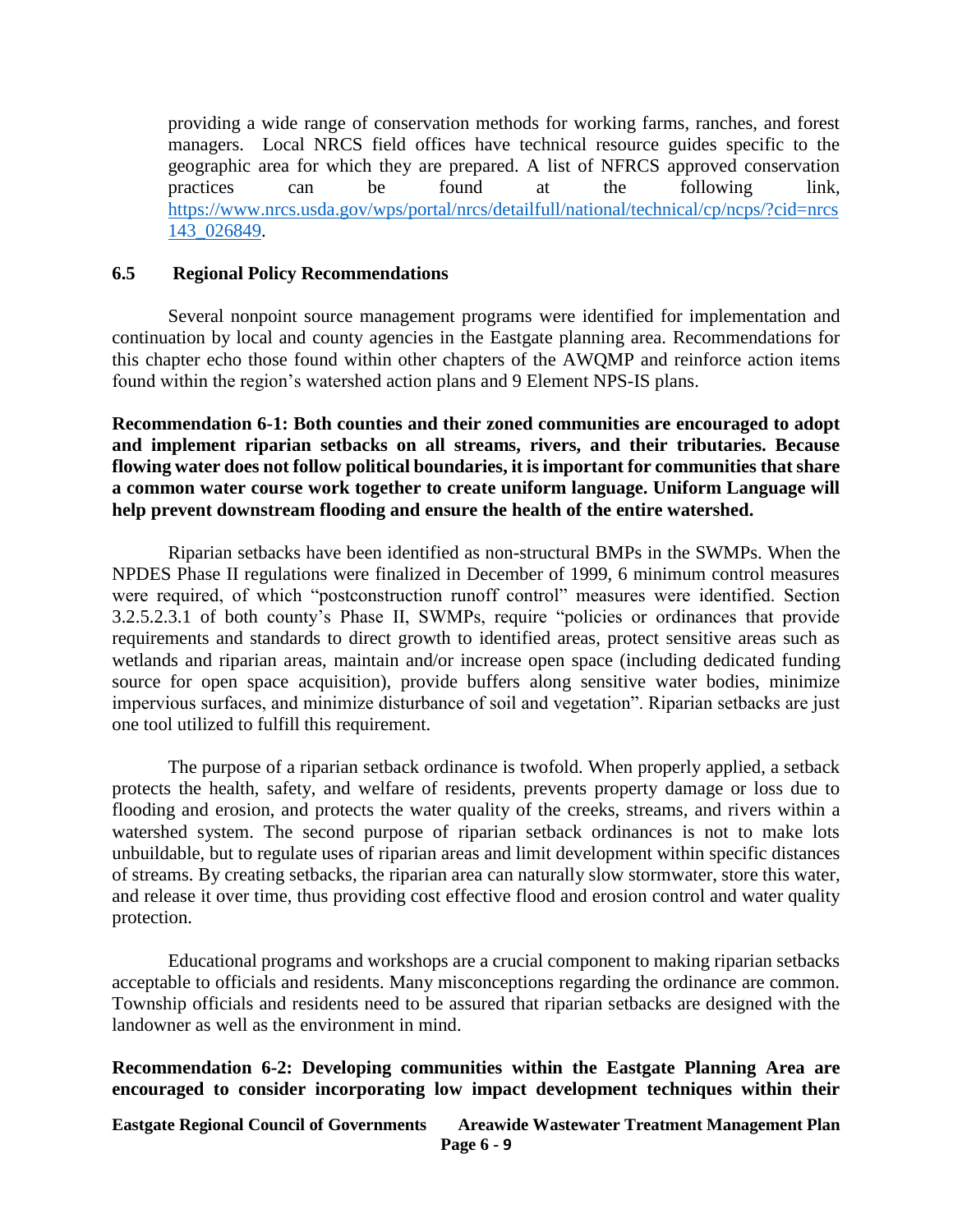#### **subdivision or zoning regulations to enhance stormwater management within the watersheds.**

A well-designed conservation development benefits the whole community and the watershed it resides in via its built-in stormwater management techniques. Through the practice of reducing the amount of impervious surface cover (road surfaces) and land preservation, natural stormwater infiltration can occur. By instilling these requirements in a development, the amount of stormwater runoff exiting a conservation development is reduced, decreasing the chances the new development will add to downstream flooding problems. The preserved open space areas set aside within a conservation development naturally help control the flow of stormwater by reducing the volume of stormwater runoff and by cleaning the stormwater during infiltration. Unlike traditional subdivision construction, where engineered sediment and erosion control measures are utilized, a conservation development relies on grassy swales (as road ditches) instead of curb and gutter techniques to catch soil runoff from land disturbing activities.

Subdivision regulations are created, adopted, and enforced by county planning commissions for unincorporated areas and by the municipalities for incorporated areas. Conservation design developments can be required by both city and village zoning districts. Zoned townships within the counties can adjust their zoning regulations to include conservation design development.

# **Recommendation 6-3: The Ohio EPA is encouraged to follow up on the actions and recommendations drinking water suppliers list in their Source Water Assessment and Protection (SWAP) program as steps to be taken to reduce the risk of contaminating public drinking water source.**

The Ohio EPA Division of Surface Water is responsible for restoring and maintaining the quality of Ohio's rivers and streams, while the Division of Drinking and Ground Water informs citizens of where their drinking water comes from (surface or ground sources) and informs Ohio's citizens of whether their drinking water is safe to drink. The Ohio EPA is encouraged to develop a system to monitor the progress of public drinking water suppliers in their ability to address the protective strategies mentioned in their SWAP. Meanwhile, each drinking water supplier is encouraged to follow the recommendations within their SWAP to protect not only their asset, but to protect the public's health and the quality of their supply source.

### **Recommendation 6-4: Nine-Element Nonpoint Source Implementation Strategic Plans (NPS-IS) need to be created for all major watersheds and sub-watersheds within the Eastgate Planning Area.**

Several watersheds within Eastgate's Planning Area have watershed action plans and received conditional endorsement from the Ohio EPA. However, these plans have been replaced with the NPS-IS plans. If an entity is seeking 319 Grant funds, a NPS-IS plan either needs to be endorsed or in progress to apply for the program.

#### **Recommendation 6-5: Public Drinking Water Suppliers are strongly encouraged to preserve any and all lands surrounding not only their drinking water sources, but those lands**